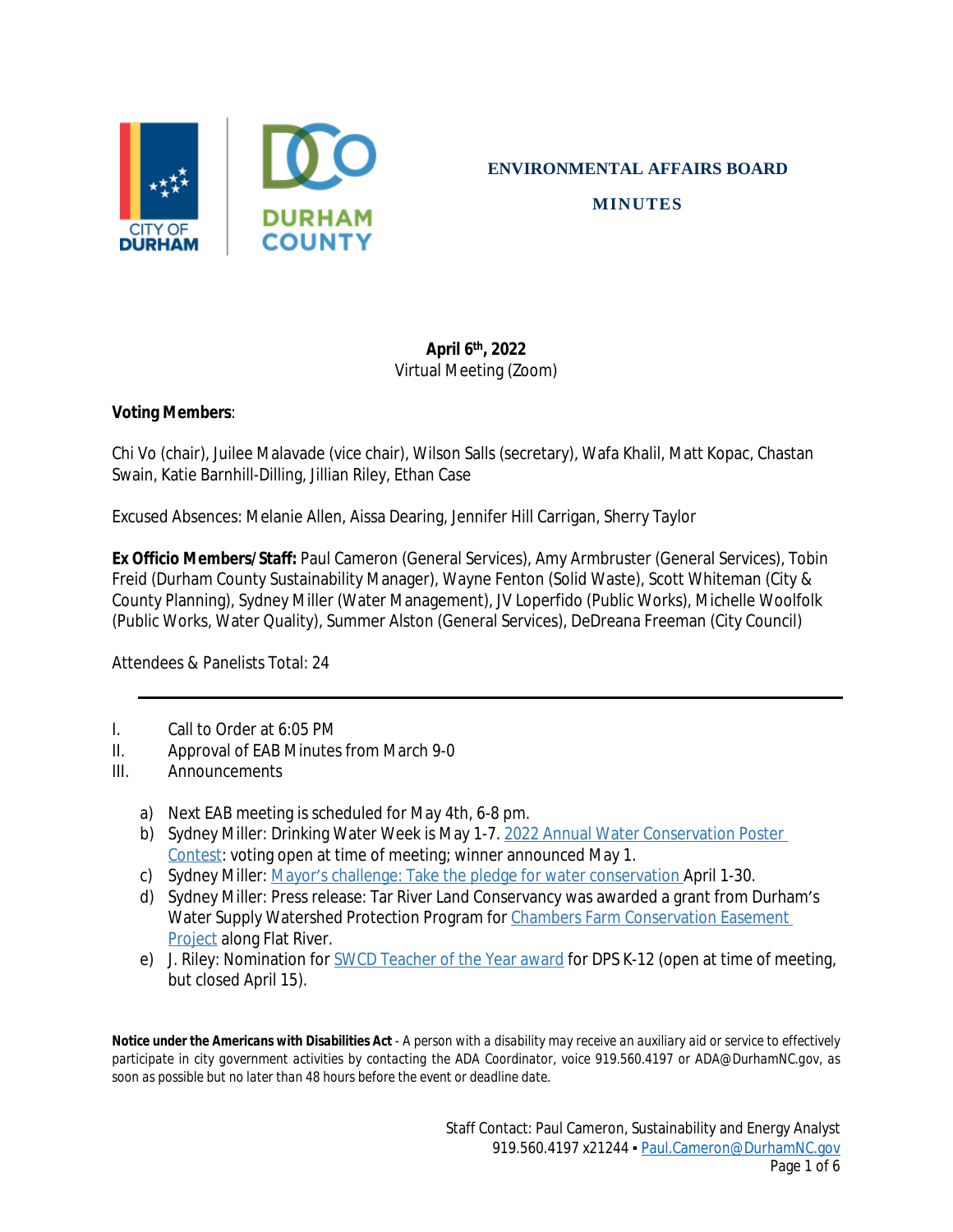- f) JV Loperfido: Update on [Septic to Sewer cost share program: project is now open and accepting](https://www.durhamnc.gov/4592/Septic-to-Sewer-Project)  [applications for residents living in Northeast Creek Watershed.](https://www.durhamnc.gov/4592/Septic-to-Sewer-Project)
- g) [Tobin](https://www.durhamnc.gov/4592/Septic-to-Sewer-Project) [Freid:](https://www.durhamnc.gov/4592/Septic-to-Sewer-Project) [Durham Earth Day Festival](https://www.dprplaymore.org/299/Earth-Day-Festival) [April 24 12-5](https://www.dprplaymore.org/299/Earth-Day-Festival) [in Central Park.](https://www.dprplaymore.org/299/Earth-Day-Festival)
- h) [Tobin](https://www.dprplaymore.org/299/Earth-Day-Festival) [Freid: Solarized program this summer](https://www.dprplaymore.org/299/Earth-Day-Festival)[—](https://www.dprplaymore.org/299/Earth-Day-Festival)[group pricing available. Has requested money in](https://www.dprplaymore.org/299/Earth-Day-Festival)  [budget to subsidize program for lower income households. Would like to present more in the](https://www.dprplaymore.org/299/Earth-Day-Festival)  [coming months and to seek advice from EAB on outreach.](https://www.dprplaymore.org/299/Earth-Day-Festival)
- i) [M.](https://www.dprplaymore.org/299/Earth-Day-Festival) Kopac: Reflection: visited India and Ghana; observed frontline workers wrestling with plastic [waste. Noted how much community matters there as well as here.](https://www.dprplaymore.org/299/Earth-Day-Festival)

### [IV.](https://www.dprplaymore.org/299/Earth-Day-Festival) **[New and Continuing Business](https://www.dprplaymore.org/299/Earth-Day-Festival)**

### **a) [New Topic: Black Meadow Ridge](https://www.dprplaymore.org/299/Earth-Day-Festival)**

*[Presenter\(s\): Jessica Sheffield \(Eno River Association\); Ellen Reckhow; Jennifer](https://www.dprplaymore.org/299/Earth-Day-Festival) [Nygard](https://www.dprplaymore.org/299/Earth-Day-Festival) [Jessica Sheffield:](https://www.dprplaymore.org/299/Earth-Day-Festival)*

- [Will be discussing land use and advocacy for responsible development in the Triangle.](https://www.dprplaymore.org/299/Earth-Day-Festival)
- [Proposed development, 55-acre parcel, will be mass graded to accommodate new homes.](https://www.dprplaymore.org/299/Earth-Day-Festival)  [Zoning is specified to be densest on Eno River.](https://www.dprplaymore.org/299/Earth-Day-Festival)
- [See website:](https://www.dprplaymore.org/299/Earth-Day-Festival) [blackmeadowridge.org](http://blackmeadowridge.org)

*Ellen Reckhow:*

- The parcel is identified as a keystone property in Critical Area Protection Plan; that is, the highest priority for watershed protection. As a high-quality buffer, the area:
	- naturally promotes water infiltration
	- protects stream banks
	- increases biodiversity by providing food and diversity
	- provides shade, which helps keep water cooler
	- helps slow flood waters
- Zoning and transportation history follows…
- Site plan with over 400 units (6.2 units per acre) approved in 1972. (However, at that time there were no or minimal regulations.)
- Eno Drive, a proposed highway (outer arterial), was halted due to environmental concerns. - How did we kill the road but the project remained?
- Effort in mid-2000s to rezone or purchase property, including by the state; however, 2008 recession derailed this solution.
- Future land use plan (2018) designated parcel as Very Low Density, 2 units or less per acre (1/3 density approved in 1972).
- Thus, the currently proposed project is inconsistent with existing plans. Remaining in accordance with the land use plan would result in 128 units.

*Chris Dreps:*

- Several impacts are concerning, but focusing on how this part of the Eno is critical habitat for several threatened and endangered species. One species of note: Neuse River waterdog, which is particularly sensitive to sedimentation.
- Site would not meet state turbidity standard of < 50 NTU, creating a great threat to this species.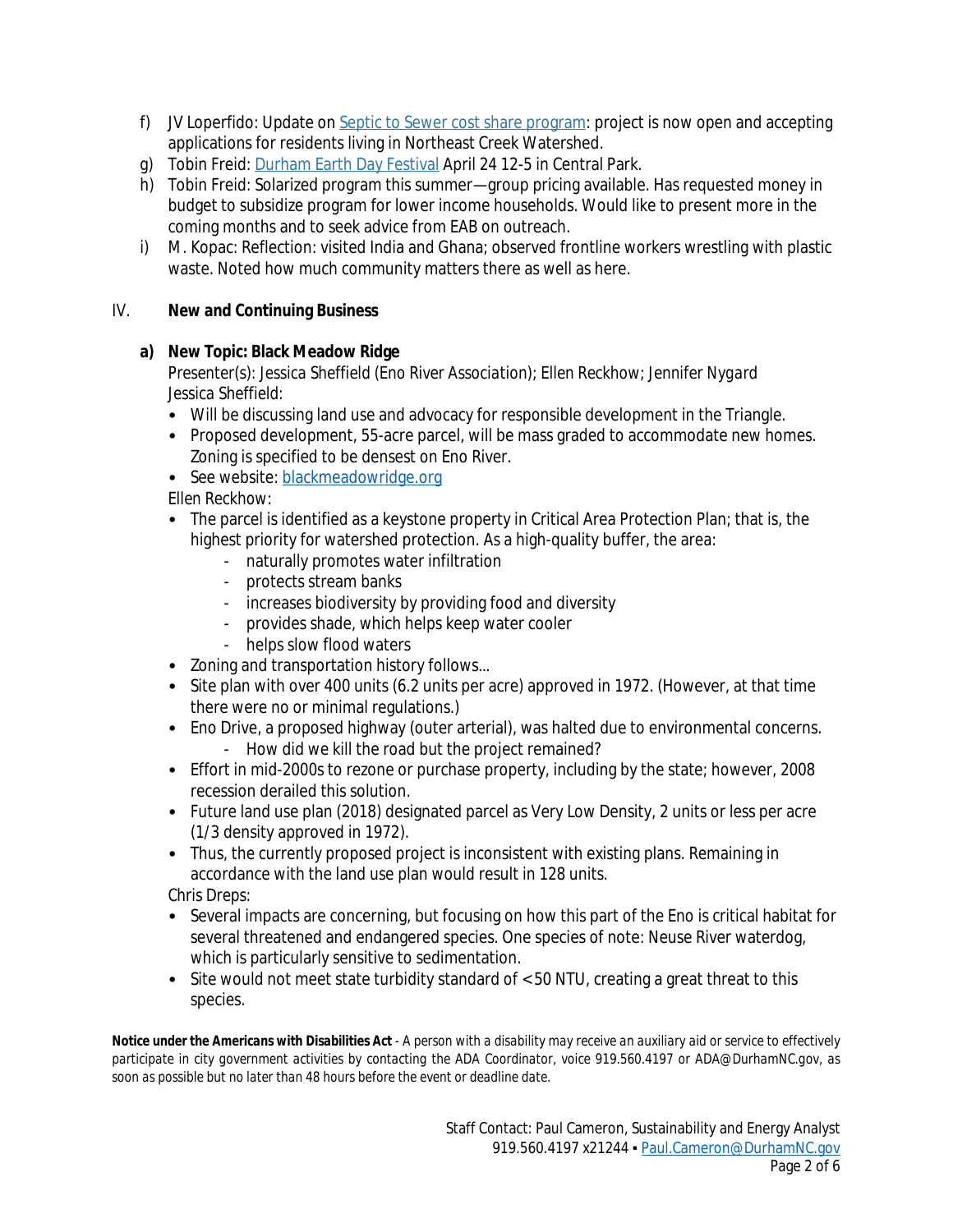- Two other recent developments have not met the turbidity standard, despite sediment controls in place.
- Proposed project would result in long term hydrologic changes. For example:
	- Would increase water in Black Meadow Branch by 20%.
	- Peak flow events will occur, increasing in stream erosion, moving tons of sediment downstream into critical habitat.
- Have sent several letters, including to NCDEQ Division of Water Resources and U.S. Army Corps of Engineers.
- City of Durham's request to reclassify segment of Eno for drinking water. There are two designations that surrounding area will enter: critical area (immediately adjacent, stricter) and protected area (outside critical area, less strict). Proposed development will be in protected area.
- Project density: maximum of 10% or watershed (830 acres based on rough calculation) of land can be developed with high density development. This along with several other planned developments may cause 10% threshold to be exceeded. Would this jeopardize Durham's application for water supply reclassification? Sent letter to state to raise the issue.

*Jennifer Nygard:*

- It took city, state, and national efforts and agencies to save what is now Eno State Park and West Point on the Eno City Park back in the 1970s.
- Three things in mind moving forward:
	- wildlife corridor
	- water quality
	- outdoor recreation
- Operation of the mill now expands into its third century.
- Aquatic habitat at West Point is of national significance.
- Together the two parks are a core wildlife sanctuary that has value for wildlife all the way to the coast. Black Meadow Ridge has served as a part of that corridor.
- The historic site will be affected. Site was to be preserved "in perpetuity"—these were the words of Jennifer's mother, who was instrumental in the original movement to preserve Eno River parkland. Historic and natural components of the site are interlocked.

# **Comments:**

**C. Vo**: Indigenous people in the community – engagement or collaboration relationship?

- **Jessica Sheffield**: More so in Hillsborough, but were invited to a tribal council meeting regarding transfer of property near Occonneechee Park
- [This link](https://www.enoriver.org/eno-river-association-publishes-first-eno-journal-in-twenty-years/) will tell you more about the Eno River Journals, which uplift the stories of indigenous families in the watershed, along with families of various backgrounds.
- **• Jennifer Nygard**: named for creek (Black Meadow Branch), which appears on 18th century land deeds. A companion branch, White Meadow Branch, is now under the nearby shopping center. Colonials took over lands that were cleared for corn by indigenous populations. Thus, the name itself is rooted in the legacy of the indigenous people who were there first.
- **J. Malavade**: Regarding 10% land threshold for development is this explicitly being tracked?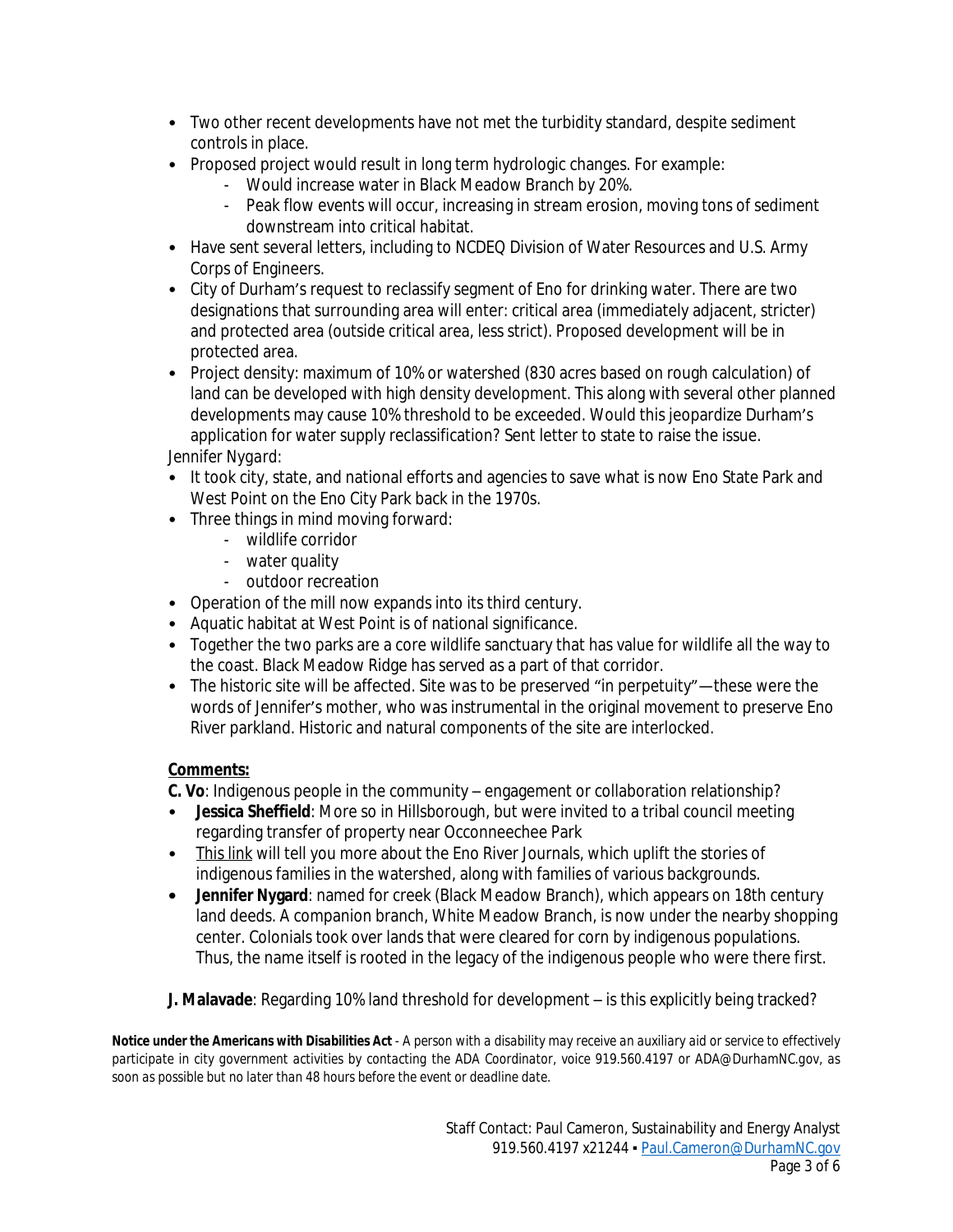• **Chris Dreps**: Not sure if this is being tracked or is required to be tracked by local government. Perhaps Planning Department. That concern was included in the letter to the state.

**M. Kopac**: What are possible outcomes, and what could Board's role be?

- **Jessica Sheffield**: Legal activity in progress that would require developer to redo site plan. Ongoing conversations with developer and owner to reduce density. Talks of raising enough donor money to encourage owner to walk away from development, but not sure if that number is attainable.
- Some ideas here:<https://www.blackmeadowridge.org/take-action>
- **Ellen Reckhow**: If City put some money into the effort to buy the property, other donors including national conservation organizations could be attracted. Would be good for EAB to advocate to City Council. Also, equity considerations: there aren't many places where you can get on a bus and not hear traffic.
- **• Jennifer Nygard**: Emphasizing that getting City onboard would make donor investment more attractive. Also, serious climate change concern: cutting down standing forest.

**J. Riley**: Are all of the homes are market rate, not affordable housing?

• **Jessica Sheffield**: That's right – there isn't a commitment in the proposal for affordable housing units.

**C. Vo**: CM Freeman: is there anything you'd like to add?

• **CM**: Until the case comes before City Council, there's not much they can do. The problem is not limited to just this one development. The way we've protected this river so far is a model. If we continue to backpedal from our environmental values, where do we land?

**E. Case**: How much is needed from the city to attract national funding? And, if there were a matching city conservation fund, then could other groups use it to attract national conservation funds for other properties?

- **Jessica Sheffield**: Second part, yes.
- **Ellen**: \$2M is one estimate.

**C. Swain**: Something that EAB can do proactively is to scan current zoning/land use designations to flag other parcels that should be re-zoned/re-classified.

**Chris Dreps**: just want to add one more thing. Since the threatened species was recently found, EAB could potentially write a letter to US Fish and Wildlife. I can share an example if you're interested

# **b) New Topic: Solar Power & Duke Energy**

*Presenter(s): Stew Miller (Yes Solar Solutions)*

• Changes to net metering by Duke starting that would start 1/1/23: if you're generating electricity in facility or home (e.g. home solar), excess gets sent to Duke, and you get credit at the same rate for it.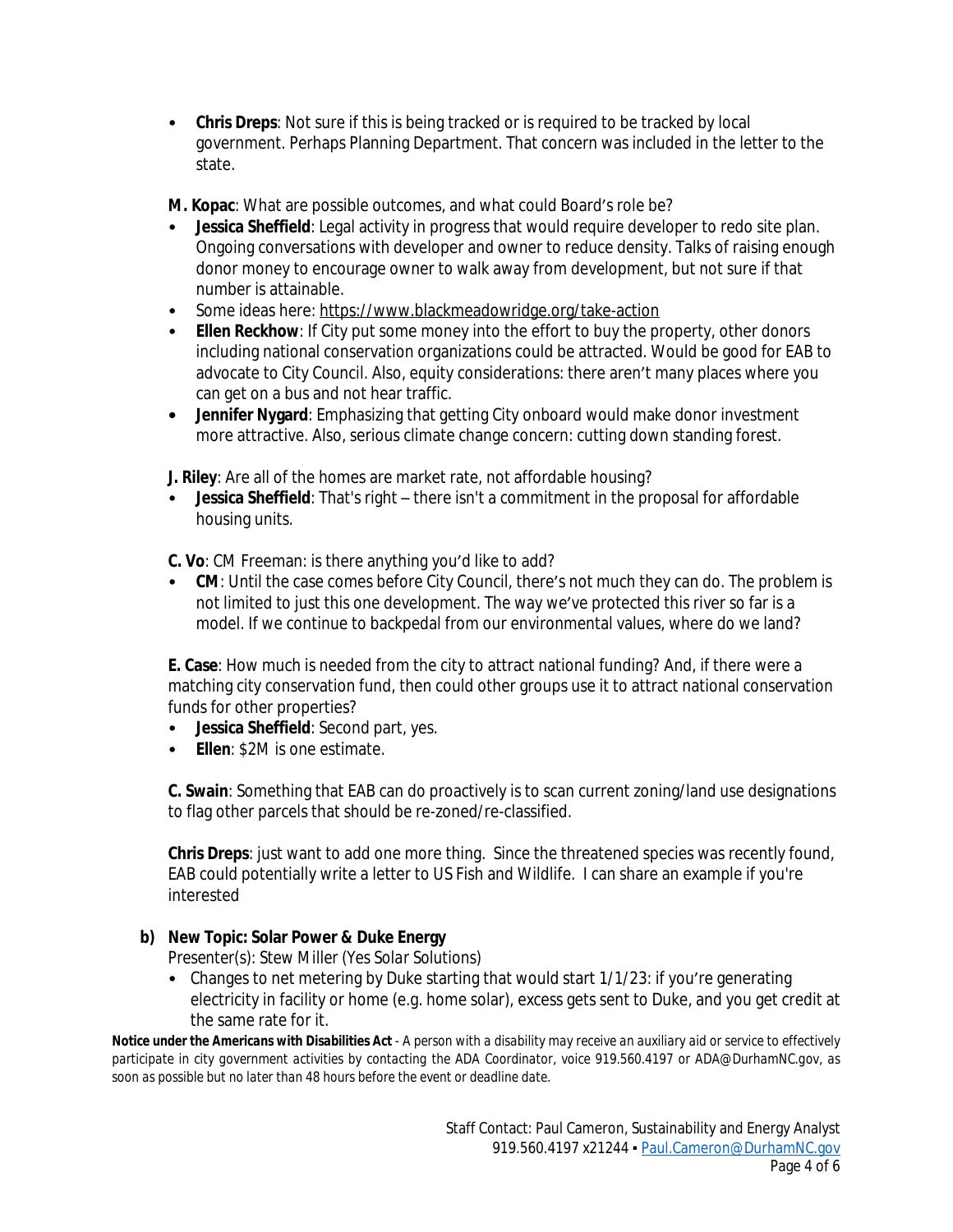- Changes so that *only* people with new solar systems will (must) move to different rates. Discounted normal rate, but highly elevated peak charges. Minimum monthly bill. Other fees. Highly reduced excess payments. All negatives for home solar generators.
- Would heavily reduce value of solar for homeowners.
- Would be very difficult for companies like Yes Solar to estimate payback for solar adopters.
- When solar is being produced, cost of purchasing grid energy is much lower, disincentivizing solar.
- Currently 1% of Duke's customer base has solar a small portion.
- No input was solicited from solar industry or rate payers.
- 20 solar companies have sent a letter to Governor (no response) and Attorney General (agrees that Duke is trying to rush this through).
- Estimated value reduction 20-35% for solar adoption, but Duke claims it only reduces solar by 8%.
- Significant job losses. Will slow industry at a time when it needs to accelerate to address climate change.
- Significant drag on state's climate goal of zero carbon by 2050.
- Actions to date: NC Utility Commission filing as intervenors.
- Law (HB589) requires the Commission to conduct a study, not Duke.

### **Comments:**

**M. Kopac**: What is the justification of these steps in light of Duke's climate goals? Also, what is the rationale?

• **Stew Miller**: Duke claims loss of revenue to solar customers is a big problem, but only 1% of base is not substantial. Other utilities have passed similar changes in other states, and Duke has in SC.

**J. Riley**: This is infuriating. Were these rates in Duke's Integrated Resource Plan?

- **Stew Miller**: No.
- **J. Riley**: With the Utilities Commission, are there hearings?
- **Stew Miller**: Yes; the filings on the Commissions websites are public on website. The UC supports the proposal. Need to get with Commission to halt the change until the study is done, and done by all the stakeholders.

**K. Barnhill-Dilling**: As a board, what do we envision as our role? How can we use our collective power?

**C. Vo**: Matt, any past experience as Chair that may be relevant?

• **M. Kopac**: On a past project, went to City and asked them to add an issue to their state level advocacy. City could then submit comment.

**M. Kopac**: Councilmember Freeman, could the city's legislative affairs office take this up (or are they already?)

• **CM Freeman**: Don't have an office of legislative affairs. But do have a staff member who sets agenda for City Commission's legislative committee agenda. Former Senator Floyd